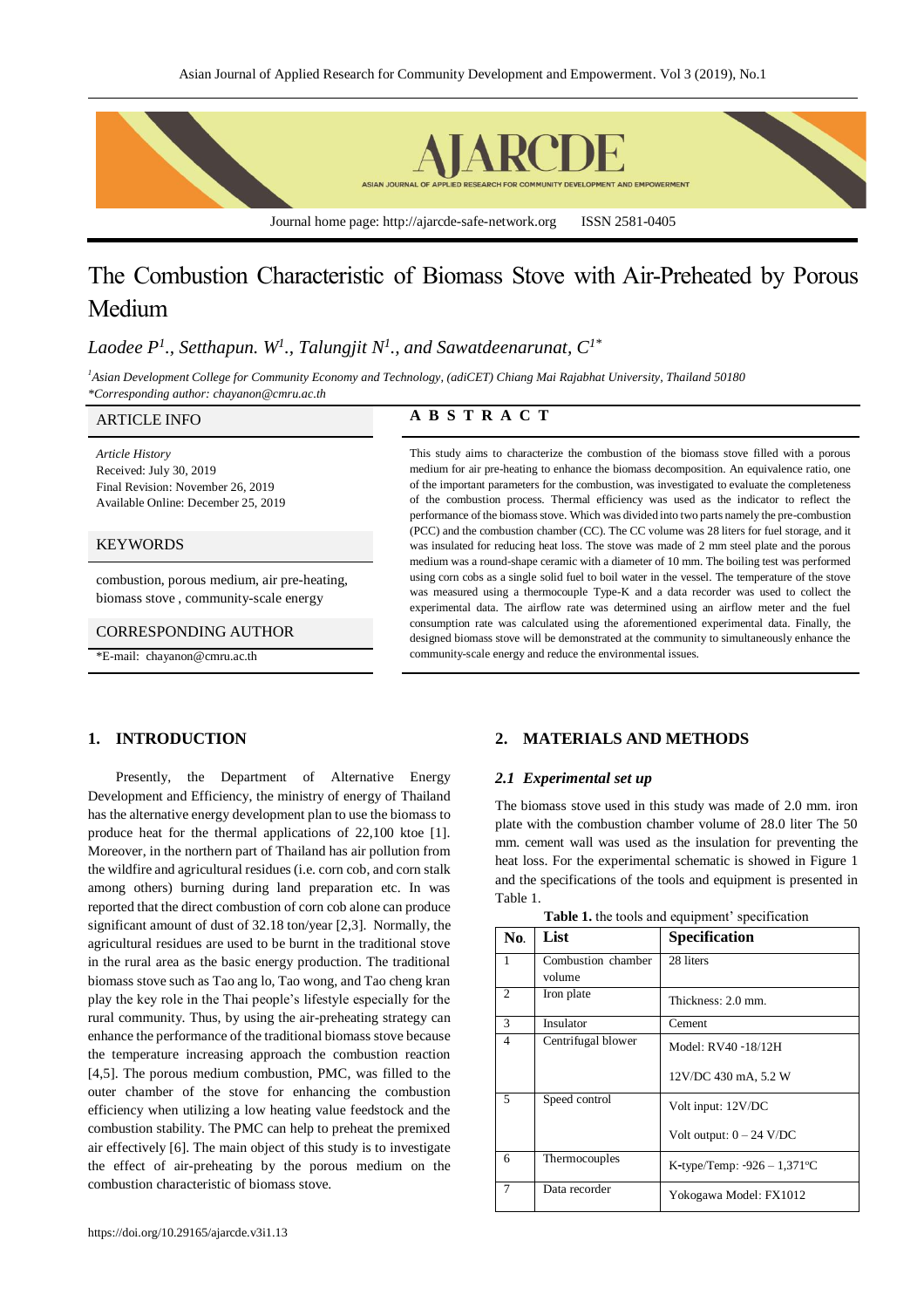#### *2.2 Feed stock*

The corn cobs collected from the sun sweet factory, Chiang Mai, Thailand were used as the sole feedstock in this study. The biomass was dried using solar dryer dome for a week before being served to the biomass stove. The biomass stove combustion testing, (BSCT was performed) to determine combustion parameters. The Thermocouples K-types equipped with the data locker were used to observe the temperature in Celsius (˚C). T-Air is the inlet air temperature T-Amb is the ambient temperature, T-wall is the cement wall temperature, T-porous top is the top layer of the filled porous medium, and T-porous bott is the temperature at the bottom part of the porous medium. The centrifugal blower was used to adjust the intake air mass flow rate of 8.77 kg/s into the combustion chamber. The data recorder collected data at the interval of 4 minute. The lighter was used to ignite the biomass fuel.



**Figure 1.** Experimental biomass stove diagram

#### *2.3 Data Analysis*

The combustion stoichiometry is the mass equivalence during the combustion reaction and can be calculated from the quantity of oxidizer or air by using equation  $(1)$  [7].

$$
C_u H_v O_w N_x S_y + (O_2 + 3.76 N_2) \rightarrow uCO_2 + vH_2O + ySO_2 + 33.76 N_{\text{RESULT AND DISCUSSIO}}^{3.76 N_{\text{RESULT AND DISCUSSIO}}}
$$

The presented oxygen gas in the equation is the available oxygen which can help to burn and, , and  $y$  is mole of elements as  $C$ ,  $H$ ,

O, N, and S respectively, as composition in 1 kg of fuel [7]. The corn cob characterization such as proximate and ultimate analysis were used for calculating the stoichiometric fuel-air ratio using equation (2) by following the research article of (Arun, Venkata Ramanan, & Sai Ganesh [8].

$$
\phi = \frac{(FA)_{act}}{(FA)_{\text{stoich}}}
$$
\n(2)

When

 $\phi$  < 1 is fuel-lean mixture

$$
\phi = 1
$$
 is Stoichiometric fuel-air ratio

# $\phi > 1$  is fuel-rich mixture

Power Input, this is the amount of energy supplied to the stove based on the amount of fuel consumed. This is computed using the equation (3) [9].

The equation (3) [9].  
\n
$$
P_{in} = 0.0012 \times FCR \times HVF
$$
\n(3)  
\nWhere:  
\n
$$
P_{in}
$$
 is power input, (kW)  
\nFCR is fuel consumption rate, (kg/hr)  
\nHVF is heating value of fuel, (kcal/kg)

Power Output, this is the amount of energy released by the biomass stove for cooking or using a heat application. The power output can be computed using the following equation (4) [9].

$$
P_{out} = FCR \times HVF \times TE \tag{4}
$$

Where:

$$
P_{out}
$$
 is power output, (kW)  
\nFCR is fuel consumption rate, (kg/h)  
\nHVF is heating value of fuel, (kcal/kg)  
\nTE is thermal efficiency, (%)

Percentage of Char Produced ,this is the ratio of the amount of char produced to the amount of rice husks used. This can be computed using the formula, weight of char in kg unit [9].

$$
P_{char} = \frac{W_{char}}{W_{fuel}}
$$
 (5)

Where:

$$
P_{char}
$$
 is percentage of char produced, (%)  

$$
W_{char}
$$
 is weight of char, (kg)

*<sup>W</sup>fuel* is weight of biomass fuel used, (kg)

# **3. RESULT AND DISCUSSION**

The biomass combustion characteristics of the biomass stove without PCM are showed Figure 2. The temperature increased during the beginning of the combustion period (i.e.,  $0 - 4$ ) minutes) After that, the flame was burnt down representing the end of combustion at 8 minute because the corn cobs has a high flash point and is difficult to be burnt directly. The small amount of bamboo wood ship with the lower flash point was used to ignite. The combustion started again at 12 minutes and continued for 52 minutes. The combustion chamber had the maximum temperature the top position of porous medium chamber temperature, and the bottom position of porous mediu**m chamber temperature, were 877 °C**, 201 °C, and 43 °C, respectively. The total mass of corn cob fuel was limited to 2.50 kg which could be burnt for 1 hour. The remaining ash was 43.0 g. The fuel consumption rate was 2.50 kg/h**,** so the percentage of produced char calculated using equation (5) was 0.017 %. From the